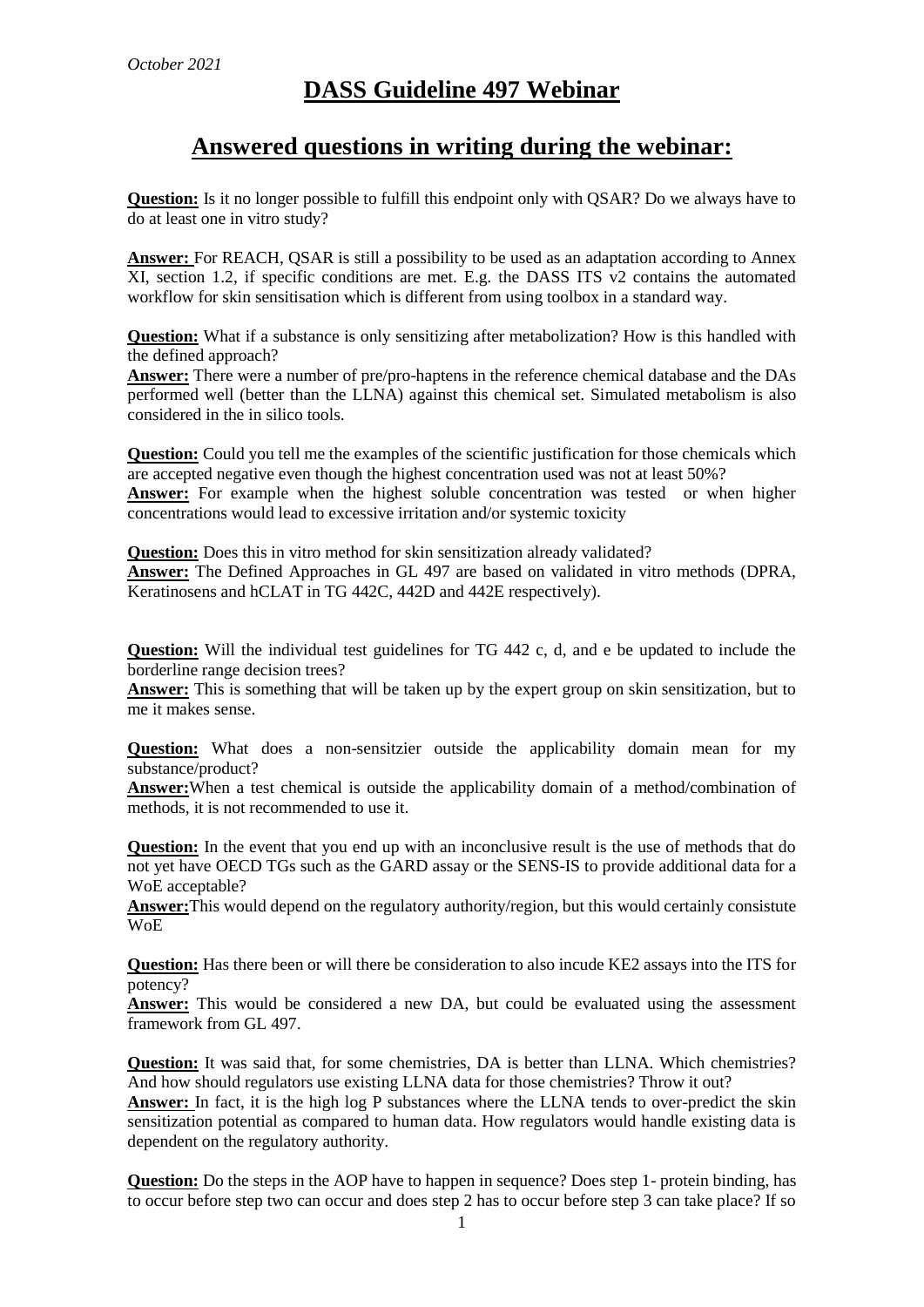#### *October 2021*

how does one interpret data when tests for step 1 or 2 is negative but the HCLAT is positive? It suggest concerns with the assays or that chemicals can skip steps in the pathway to initiate sensitization.

**Answer:** In the Defined Approaches the steps of the AOP don't need to be addressed in sequence. In case of discordant results this is already taken into consideration by the Data interpretation procedure of the defined approaches which are meant to overcome the limitations of the individual tests.

**Question:** Is FDA accepting DAs-based data for skin sensitiziation for medical devices? If no, why not? Thank you.

**Answer:** CDRH currently does not accept the DASS for medical devices as we have not yet been provided with qualification data to support that such an approach can be used on complex mixtures of weak/moderate sensitizers extracted from medical devices. There are also often challenges with optimization of in vitro test systems to accommodate use with a broad range of medical devices with varied chemical and physical properties in a standardized fashion.

**Question:** Regarding the "future work" on quantitiative risk assessment, what is the anticipated timing? will this be available in the near future?

**Answer:** The proposal to add this project to the OECD workplan is being drafted now, for submission in mid-November for the next review cycle. If the WNT approves inclusion of the project, then we hope to perform the feasability study on including a DA for QRA into GL 497 within the next 2 years. Regardless, the NICEATM/Unilever collaboration is moving forward to apply the SARA model to case study compounds and to work on making the model publicly available.

**Question:** Can you provide the link for the SARA model?

**Answer:** "https://doi.org/10.1016/j.comtox.2018.10.004 Part of the NICEATM/Unilever collaboration will be to make the SARA model publicly available via the ICE dashboard: [https://ice.ntp.niehs.nih.gov/"](https://ice.ntp.niehs.nih.gov/)

**Question:** To Nicole Kleinstreuer: you mentioned the work of ANN by Shiseido and the cooperation with Unilever and their SARA - is there a plan to further work on the Bayesian Network DIP (BN-ITS-3) for hazard and potency identification of skin sensitizers (P&G) (case study IX of guidance on testing 256)?

**Answer:** The BN-ITS-3 DA could of course be evaluated using the assessment framework from GL 497. NICEATM has not been approached by P&G to collaborate on such a project but they may be working on it themselves.

**Question:** What is your recommendation for those 'challenge' chemicals (i.e., hydrophic chemicals not compatible with the cell-line based systems or high molecular weight, viscous compounds,, like polymers)?

**Answer:** If they are not compatible with the test system they cannot be tested in the Defined Approaches since the applicability is defined by the technical limitations of the in vitro tests.

### **Question:** Thank you for the fantastic presentations so far!

@Nicole: reference human data is a rare commodity but animal reference standards have shortcomings - how can this be addressed?"

**Answer:** An increased focus on human mechanistic relevance of the DAs and information sources should be the basis for establishing scientific confidence. Also, understanding and considering the variability of the animal reference standard is important when using it as a basis for performance comparison (in the absence of human data).

**Question:** Will the OECD TG406 still active ?

**Answer:** TG 406 is still an active Test Guideline, but the introduction has been modernised this year to orient the users on other methods and approaches that have been developed and maybe considered first in view of animal welfare and other considerations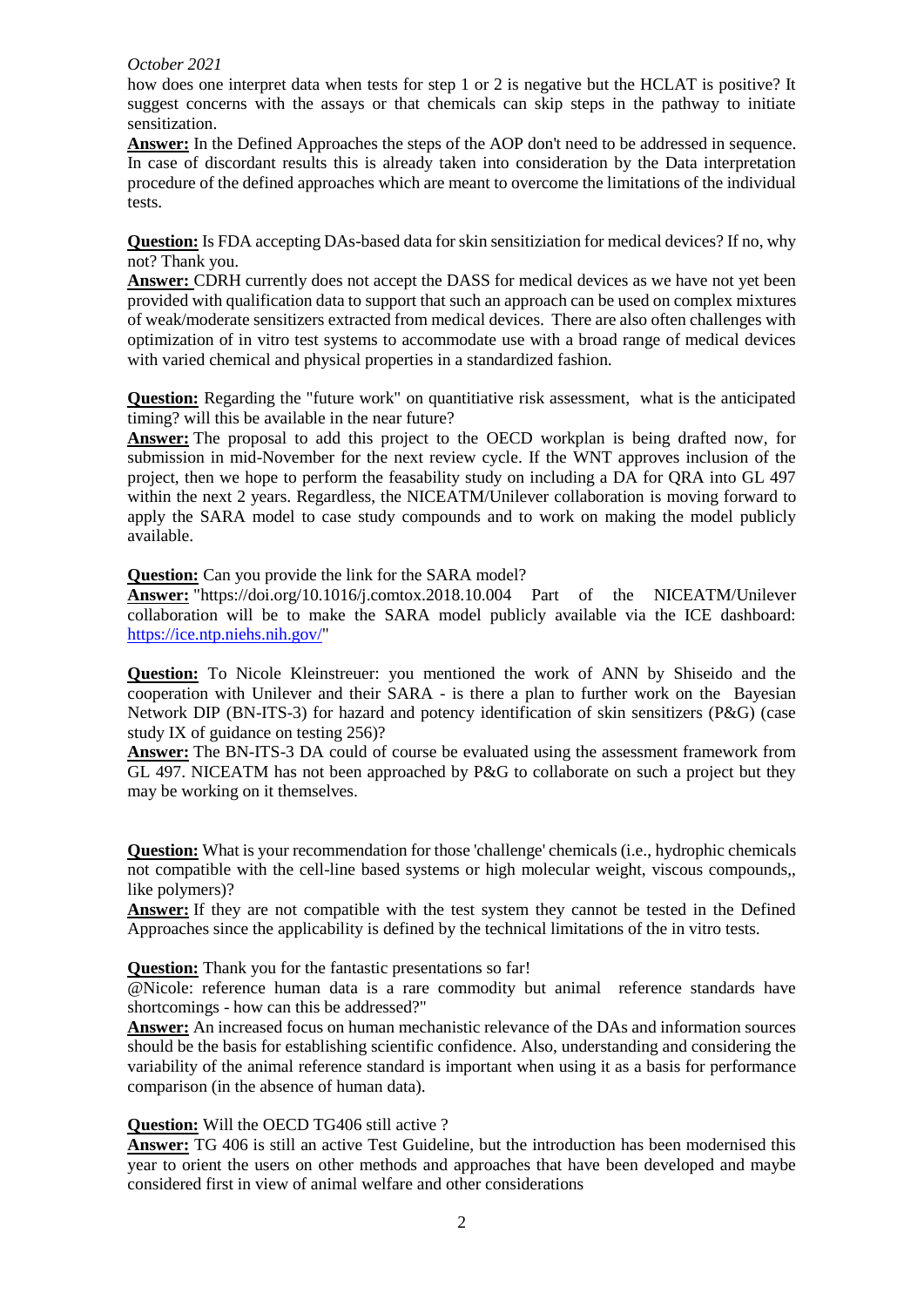#### *October 2021*

**Question:** Since QRA calculations are based on NESIL values and the SARA method is not publically available, how does one calculated potency

**Answer:** There are several models that were included in the OECD IATA case studies that also provide potency calculations, e.g. the Shiseido ANN or the BN-ITS-3.

**Question:** To all speakers: Could defined approaches be used to model substances/mixtures that are thought to give false positive results in LLNA? Is this approach accepted by regulatory authorities, or would LLNA results still take precedence?

**Answer:** For human drugs, I think the in chemico and in vitro methods could be conducted as part of an overall weight of evidence and would be interpreted along with in vivo data. I am not sure one type of data would necessarily take "precedence" over another. It would depend on the specifics.

**Question:** Skin sensitisation Category 1 is detailed in the CLP Regulation. Is it not possible to use this if data does not allow sub-categorisation based on potency? Would an in vivo study be needed in these cases?

**Answer:** The CLP indeed contains category 1, however it is up to the particular regulation whether information on potency/sub-categorisation needs to be generated. For REACH purposes, if you have old in vivo data i.e. done before May 2017 and that data does not allow potency categorisation then new data is not needed. For REACH the potency estimation became mandatory in 2017, therefore if e.g. in vivo data has been generated after that, potency needs to be covered. If the newly generated data you have does not allow potency estimation then new information needs to be covered. This could be e.g. use of read-across, additional in vitro studies or as a last resort an in vivo study. The specific details have been described in the REACH Annex VII, section 8.3.

**Question:** So to confirm, for a new substance being registered for REACH, can OECD 497 now be used.

**Answer:** Yes, if the substance is applicable to the methods listed in the OECD 497 guideline.

#### **Question:** Has IVSA been considered in the DA?

**Answer:** Currently the only information sources considered in the DAs are the validated methods from the KE-based TGs. There are 3D skin models that are currently undergoing validation, and in my opinion the assessment framework from GL 497 could be applied to stand-alone methods that may be equivalent to DAs as part of a submission to OECD.

**Question:** Comment: perhaps a difference between drugs and agrochem formulations is that many of the different formulation types can be tested in vitro - after all, they are often mixed with water and sprayed.

**Answer:** I don' think the validation exercises addressed these routes. Exploration of the applicability of the alternatives for these routes might be useful, however, as good nonclinical models for sensitization by these routes do not seem to exist.

**Question:** To Paul Brown: To which extent can results from this approach be extrapolated to substances administerd via respiratory or parental routes?

**Answer:** As far as I know, this has not yet been investigated.

**Question:** Dear Nicole, dear Silvia, one cut-off for validity of a true negative in your LLNA set was the testing of at least 50%. This high concentration threshold may be useful for making sure it is a true negative. However, some authors noted that the LLNA was not even validated for test concentrations above 25%. Is there a grey zone of LLNA benchmark information and, if so, how would you advise risk assessors to deal with it?

**Answer:** Risk assessors should continue evaluating the LLNA studies on the basis of GL 429 and their experience with the LLNA. The stringent criteria used for the defined approaches guideline were specifically meant to avoid using equivocal results for the assessment of the DAs. Jochen Kühnl [Jochen.Kuehnl@Beiersdorf.com](mailto:Jochen.Kuehnl@Beiersdorf.com)